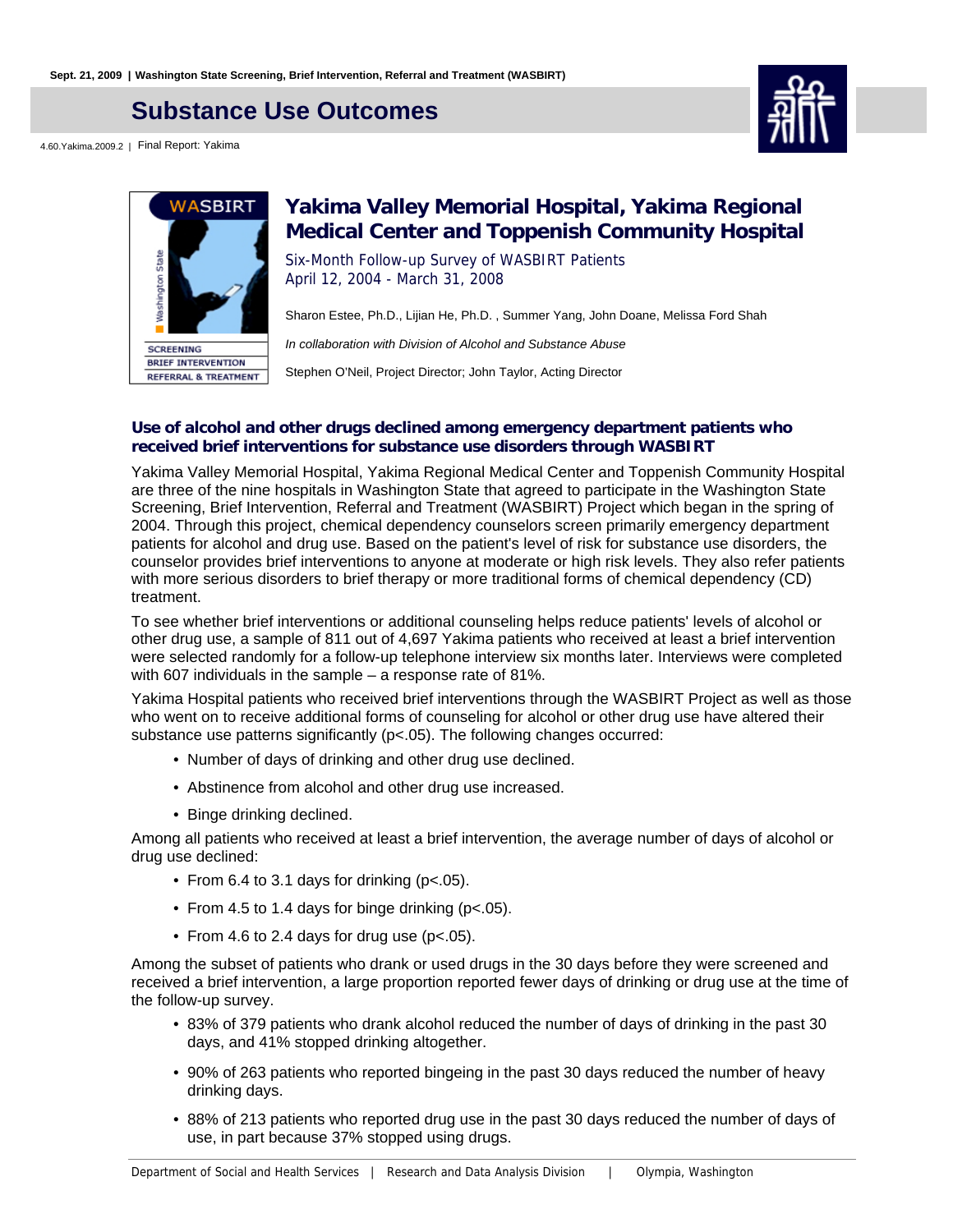## **Alcohol Use Outcomes**

**Average days of alcohol use in the past 30 days decreased as follows:**

From 6.5 to 3.5 days (46% decrease) for patients who received a brief intervention only (p<.05).

From 5.7 to 1.6 days (71% decrease) for patients who received a brief intervention plus brief therapy and/or chemical dependency treatment  $(BT/CD Tx)$  (p<.05).

From 6.4 to 3.1 days (51% decrease) overall  $(p<.05)$ .

### **Average days of binge drinking in the past 30 days decreased as follows:**

From 4.4 to 1.5 days (65% decrease) for patients who received a brief intervention only (p<.05).

From 4.9 to 0.8 days (84% decrease) for patients who received a brief intervention plus brief therapy and/or chemical dependency treatment (BT/CD Tx) (p<.05).

From 4.5 to 1.4 days (69% decrease) overall (p<.05).

#### **Abstinence from alcohol increased significantly:**

From 35% to 48% (35% increase) for patients who received a brief intervention only  $(p < .05)$ .

From 42% to 70% (65% increase) for patients who received a brief intervention plus brief therapy and/or chemical dependency treatment  $(BT/CD Tx)$   $(p < .05)$ .

From 37% to 52% (41% increase) overall  $(p<.05)$ .





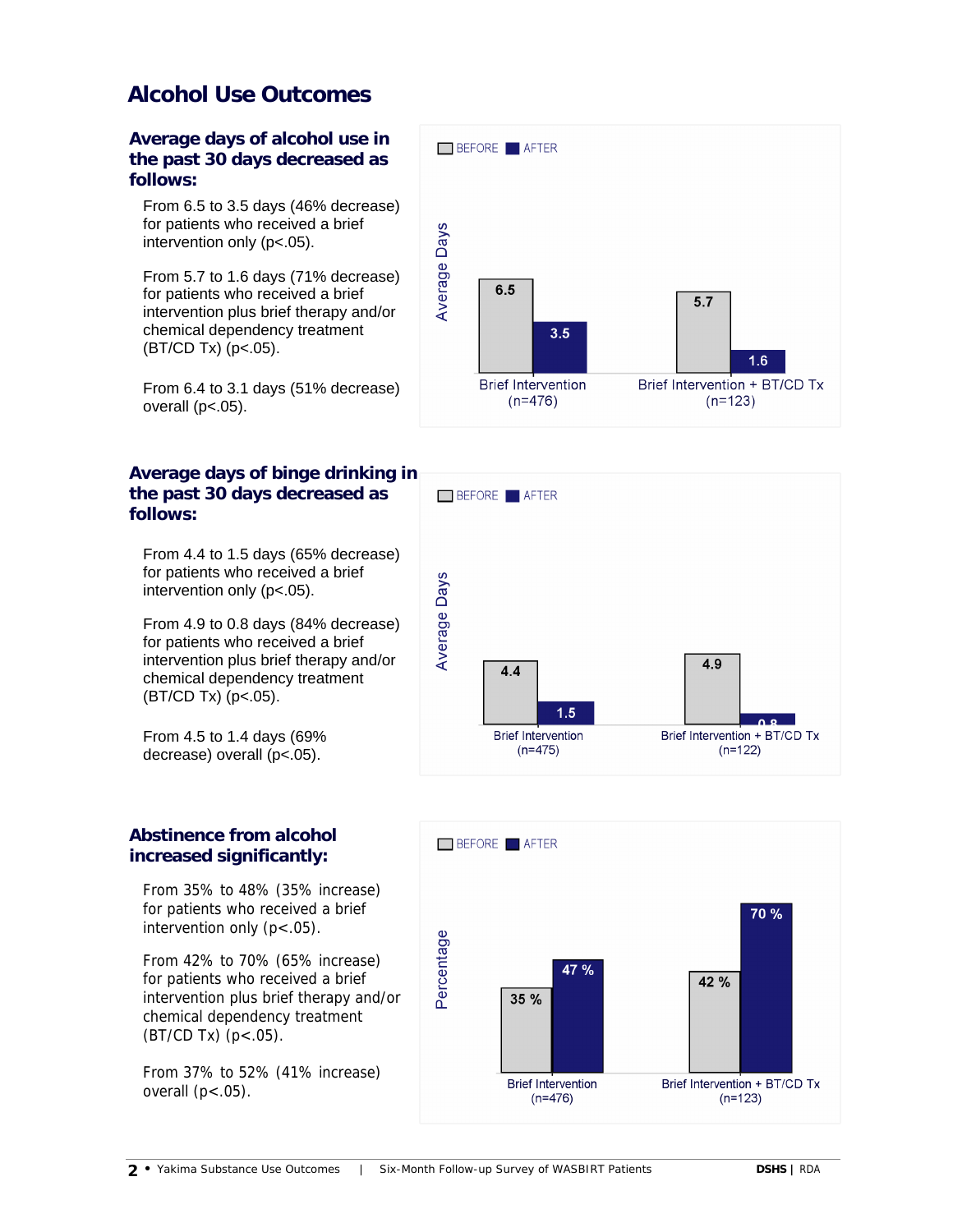# **Drug Use Outcomes**

#### **Average days of drug use in the past 30 days decreased as follows:**

From 4.3 to 2.5 days (42% decrease) for patients who received a brief intervention only (p<.05).

From 5.6 to 2.3 days (60% decrease) for patients who received a brief intervention plus brief therapy and/or chemical dependency treatment  $(BT/CD Tx)$  (p<.05).

From 4.6 to 2.4 days (47% decrease) overall (p<.05).

### **Abstinence from drug use increased significantly:**

From 67% to 79% (18% increase) for patients who received a brief intervention only (p<.05).

From 55% to 79% (43% increase) for patients who received a brief intervention plus brief therapy and/or chemical dependency treatment  $(BT/CD Tx)$   $(p < .05)$ .

From 65% to 79% (22% increase) overall  $(p<.05)$ .

# BEFORE **AFTER Average Days**  $5.6$  $4.3$  $2.5$  $2.3$ **Brief Intervention** Brief Intervention + BT/CD Tx  $(n=478)$  $(n=122)$



# **Abstinence from Alcohol and Drugs**

### **Abstinence from alcohol and drug use increased significantly:**

From 24% to 43% (80% increase) for patients who received a brief intervention only (p<.05).

From 29% to 62% (117% increase) for patients who received a brief intervention plus brief therapy and/or chemical dependency treatment (BT/CD Tx) (p<.05).

From 25% to 47% (88% increase) overall  $(p<.05)$ .